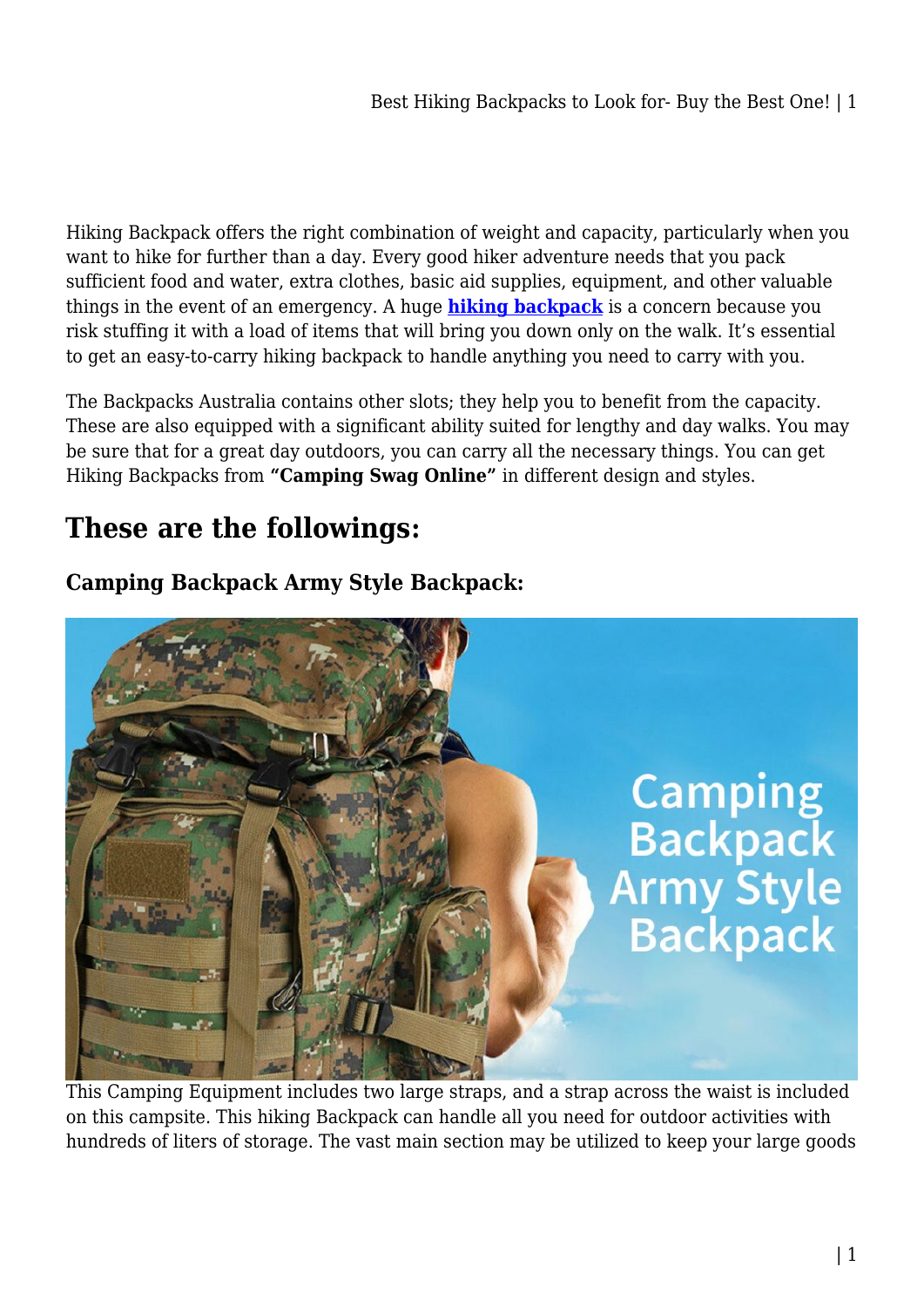Best Hiking Backpacks to Look for- Buy the Best One! | 2

so that your objects are protected with their string lock and buckle lock. Also, there is a front pouch with zips, a net, two zipper side pouches and two zip lid pockets which allow you to easily store the goods you want, such as blades, glasses and lights, safely. The height of the Hiking Backpack may be increased to 78 cm with its zip attachment on the bottom.

### **RELATED STORIES**

## **[Things to Look For Before Buying the Perfect Camping Fridge for your](https://campinglifeaustralia.com.au/398-2/) [Trips](https://campinglifeaustralia.com.au/398-2/)**

[July 19, 2021](https://campinglifeaustralia.com.au/398-2/)

## **[Benefits of Buying Outdoor Swing Chair](https://campinglifeaustralia.com.au/benefits-of-buying-outdoor-swing-chair/)**

[July 21, 2021](https://campinglifeaustralia.com.au/benefits-of-buying-outdoor-swing-chair/)

#### **Army Style Backpack:**

Military backpack is the perfect companion for soldiers, but also for scouts, hunters, walkers and outdoor enthusiasts. This battle backpack is composed of 600D high grade polyester with a water-repellent layer that is robust, weather-resistant and durable. Two wide shoulder straps and a strap across the tail are in the Army style backpack. It features a wide 100-liter capacity to pack all you need for your outdoor activities. You may keep your huge products using the main cabinet, and your drawer closure and the buckle closure ensures that your goods are protected.

#### **Items will be Safe**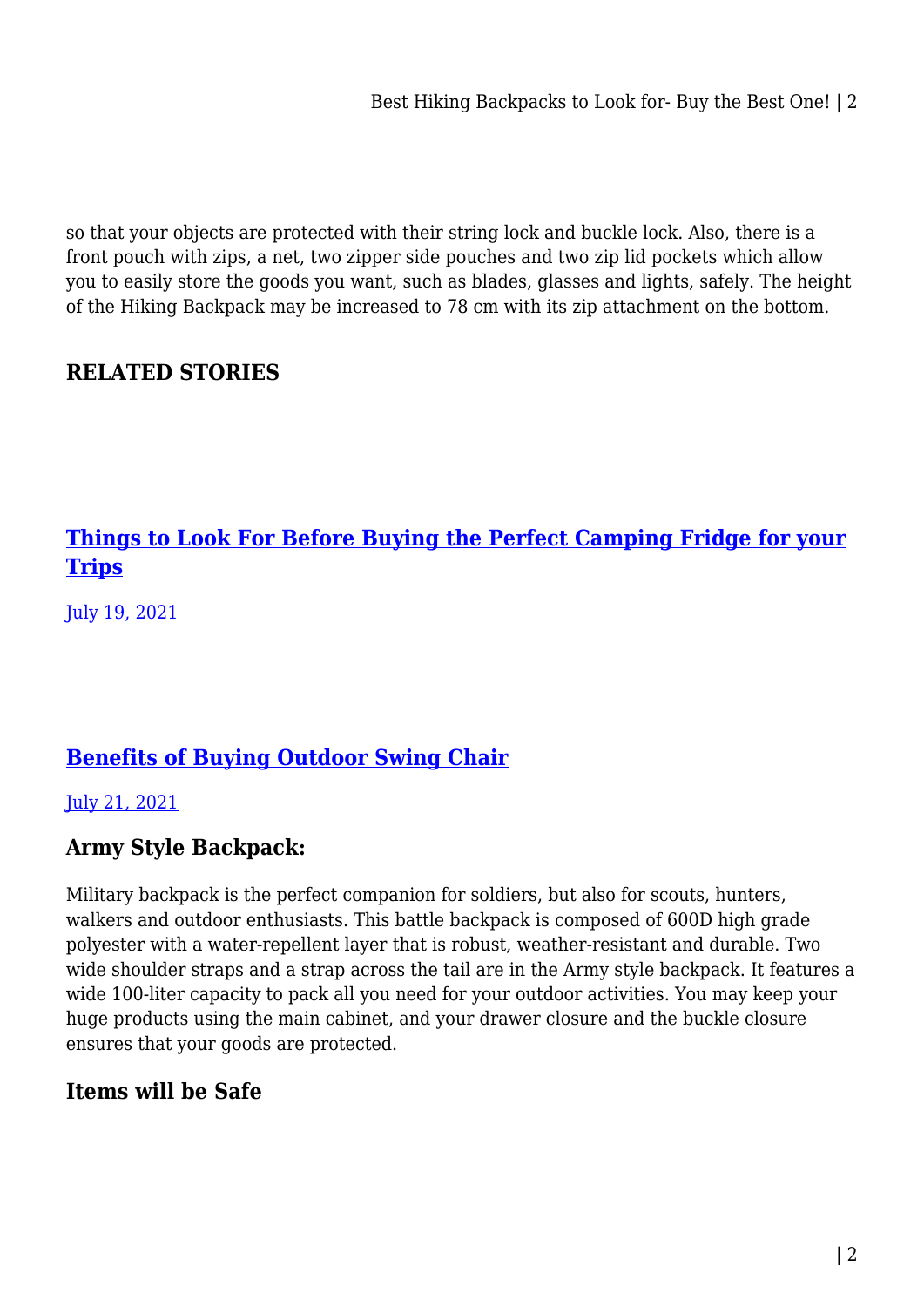

The appropriate Hiking Backpack should guarantee that all your items remain safe during the trip. It should not allow things to be misplaced or dropped. Some goods could slip out of your packs if you have to cope with these situations, especially if your Hiking backpack is of an uncertain design. You don't want to do this with your vital resources like water or food. Fortunately, a decent Hiking Backpack will avoid this by ensuring all you carry.

Hiking Backpack comes in every storage compartment with locking double hooks to secure all your objects in a safe. Camping Equipment usually stops any unwanted robbers from reaching your Hiking Backpack if you leave them alone. Waterproof would be the type of safety measures in this **Hiking Gear**. In addition to a fillet net, all storing sections feature zippers to secure it all securely. Hiking Gear is the assurance that no one would ever take your belongings away.

#### **Easy to Access**

The Hiking Backpack includes many pockets where required items at different phases of the walk may be arranged individually. Things such as the camp, torch, cosmetics, etc., will be needed throughout the night, but daytime maps, guides and compasses are much handier.

This perfect **[Backpacks Australia](https://campingswagonline.com.au/hiking-backpack/)** includes several external compartments that enable you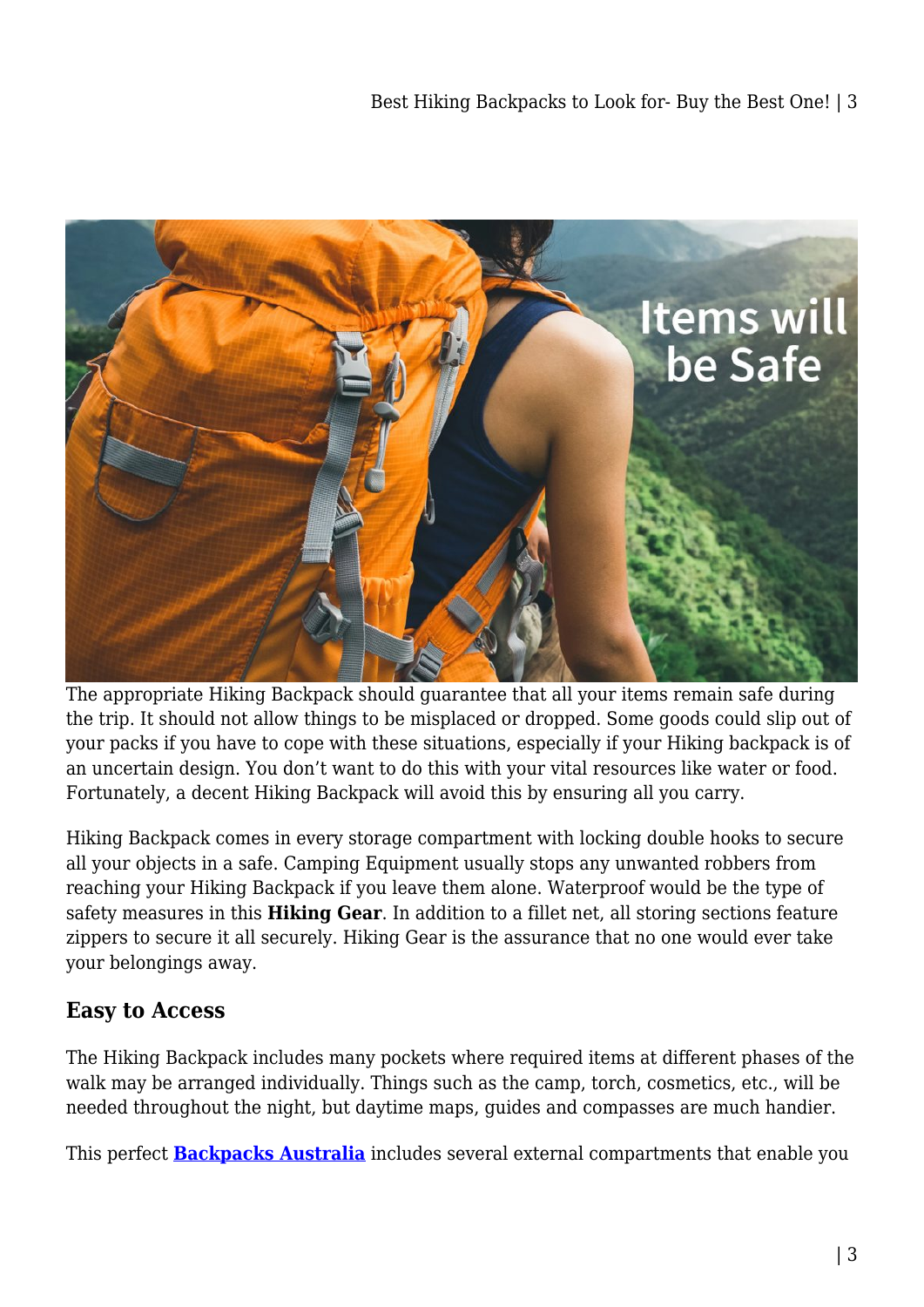to store these goods quickly. When you know which area of the Hiking Gear you placed them, there is no possibility that you would waste the necessary time looking for items.

Hiking Backpack features an easy technique to open, which can take you within a few steps inside from your bag. There is no more trouble with broken zippers. These sorts of smooth zips are available on the Hiking Backpack.

### **Durability**



Choosing the correct Hiking Backpack may be used for several years without worrying about decreasing performance in various activities. Every hiker understands that, in one way or another, when you approach the trails, you will encounter the conditions. Whatever happens, while you're in the woods, from heavy rain to bright sunlight or even to a snowstorm. It's why you need to have a strong Hiking backpack for hiking.

 This Camping Equipment has high durability which can handle these types of circumstances easily. The material used in the manufacture of **[Hiking Gear](https://campingswagonline.com.au/)** is also solid and anti-tear. They make Backpacks Australia using superior tarpaulin, which is amazingly powerful and lasts forever.